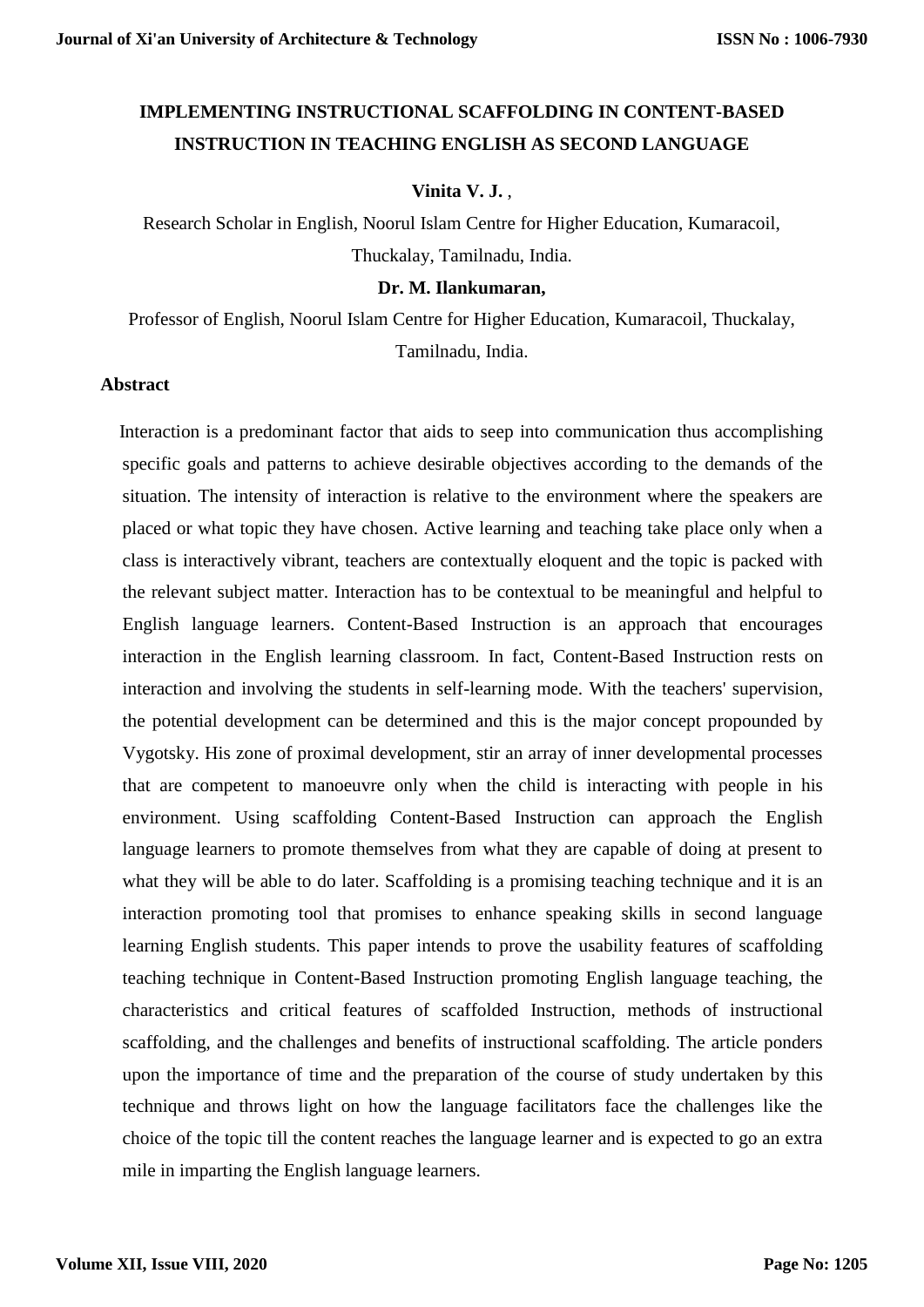Keywords: Content-Based Instruction, Instructional Scaffolding, Zone of Proximal Development, Interaction, Language Learners

## **Introduction**

In the last three decades, teaching the English language as the second language has upgraded in its efficiency in delivering the language to foreign language learners. A revolution has taken place with the introduction of Content-Based Instruction as an effective language teaching approach. The role of the language teachers becomes more demanding and hi-tech in the modern teaching-learning condition. The introduction of scaffolding in teaching techniques has taken teaching the second language to another level. The teaching of language goes a level further in understanding the capacity and the level of the student and in assessing their capability in comprehending what has been taught. Moreover, it defines the depth of teachers' learning and the innovative technique which they adept to deliver their understanding. Though the term 'scaffolding' is a novel term that has been used so widely within teaching-learning and general edification, yet it bears a general view-point that it functions as supportive teaching.

## **Introducing scaffolding in Content-Based Instruction**

Scaffolding is an expression that enhances classroom language learning. This technique actively supports and provides necessary help to the students for better learning, understanding, and usage of the English language. The main intention being once the student no longer needs any support, this technique can be removed. Scaffolding is a tool that is used like a walker which has been introduced to a toddler learning to walk. Once it starts to walk, the walker is no longer needed. The same is applicable in terms of a student who is learning the English language. This is done only with a clear indication of the student's mastery and the independent accessibility to the language dealt. The aim of scaffolding stands firm with its objective in helping students from what they can do at present to what they will be able to do in the on-coming days.

Content-Based Instruction is an student-centered approach that promotes all the four major skills in students learning English as the second language. Interaction is the predominant skill that is encouraged by skilful instructors in an instructional scaffolding classroom implementing Content-Based Instruction.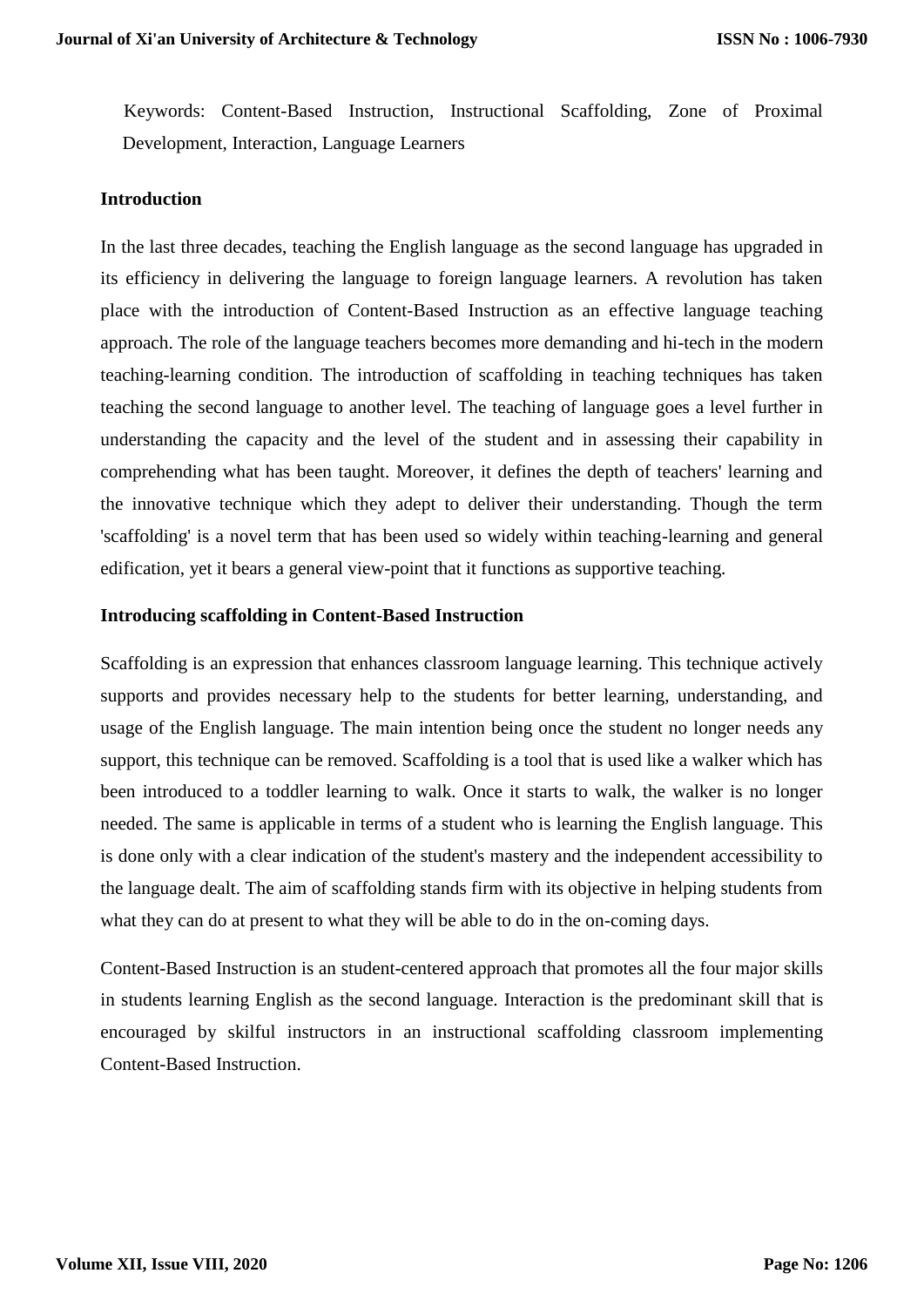## **Scaffolding and Vygotsky's zone of proximal development**

Vygotsky's zone of proximal development is a practical theory that every student visualizes in a Content-Based Instruction classroom. The nature of a student-centered classroom guides and gives way to collaborative learning that promotes development. Such a learning scenario proves staying power since it speaks about what the students are supposed to experience. This learning experience has a direct influence on the students in an individual manner. Based on a particular subject matter, language learning is implemented on one-on-one communication with the students. It is letting the students understand their capacity and the stage where they are at the initial phase of learning. Self-learning promotes self-assessment in students and they are able to evaluate the profundity of learning achieved during the class hours of learning.

Vygotsky's theory is operational and is practical because it structures the task's difficulty level that is related to the students. At the same time, it put forth the postulation of a cooperative learning atmosphere, that is, jointly participating in solving a problem. This learning motivates and helps the learners to focus on the task assigned in a learning environment. Students need the support of the language facilitators and implementing education enforces a number of contingencies. These vary according to the level learned and the learning intake of the students. Such a kind of learning support will ensure successful learning. Continuous scaffolding by teachers include explanations that are given both directly and indirectly, highlighting modeling of strategies and reconstructing caps. Teachers need to intervene in students' language learning with the goal of encouraging the students to engage them in learning and in acquiring skill development. Scaffolds like reconstructive caps where one or more scaffolds can be used to facilitate students' understanding.

Instructional scaffolding believes in a theory where an extended student-teacher interaction should take place in a classroom. Teachers should provide students an opportunity to make errors. Making mistakes and learning from mistakes is essential in language learning. Such a condition where the errors are corrected gives way for the teachers to explain, to prompt, to cue thus opening up the way for various demonstrations, explanations, or suggestions. In doing so, students give more attention to joint learning along with the teachers. This is a healthy learning scenario where teachers and students work together to arrive at an understanding. This kind of learning is called as 'productive failure.' Productive failure is a technique where students are given an opportunity to learn from their mistakes. Moreover, it guides the students to a kind of instruction the students require. Care should be taken to maintain the errors made by the students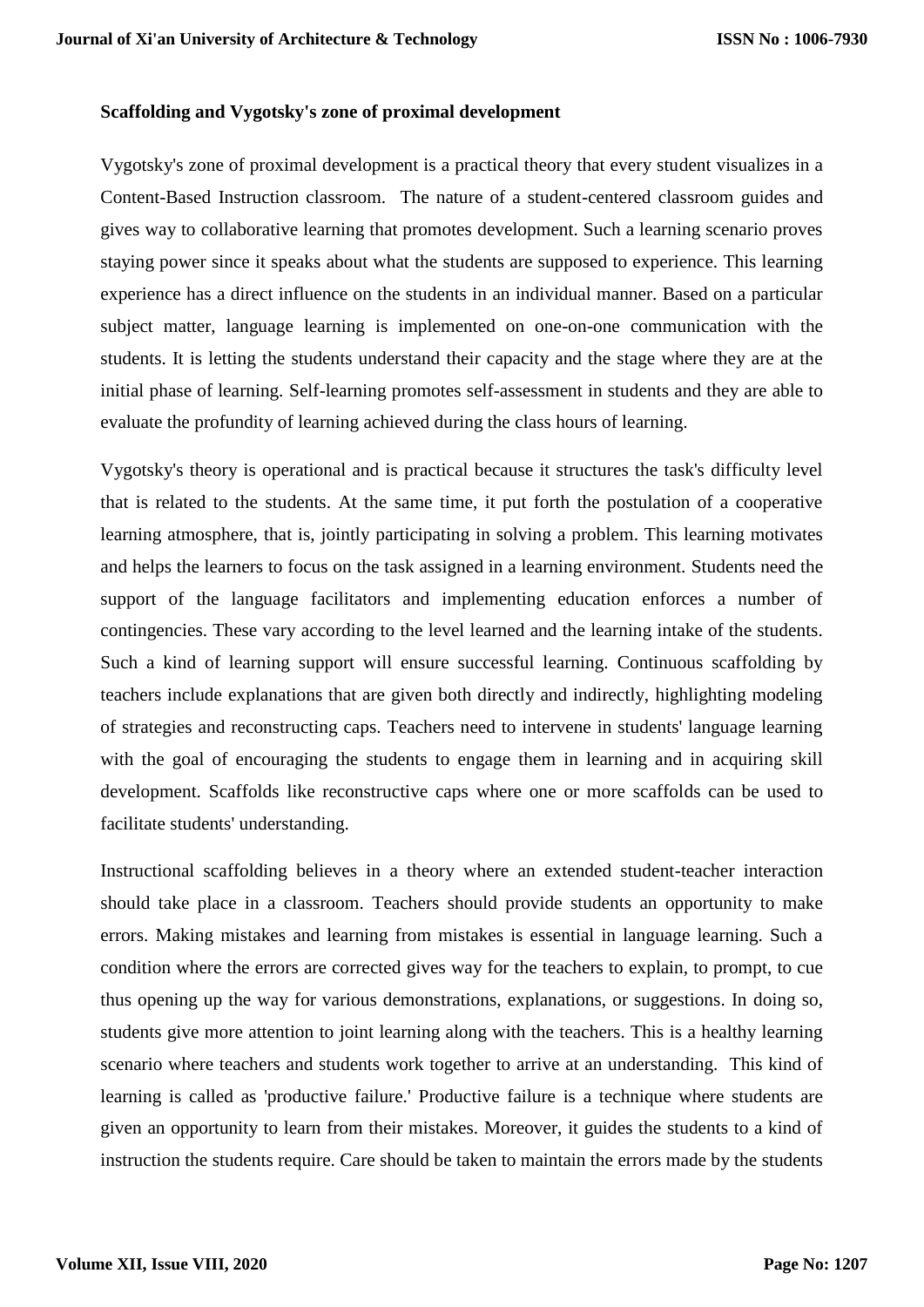and it should diminish as they start to get a grip on what has been taught. Also, too many errors can also be counterproductive to acquiring knowledge and this may lead the students to lose interest in learning. Otherwise, this theory can work wonders in promoting a healthy language learning atmosphere. Hence it lies solely in the hands of the teachers to make quick decisions whether they have to makeshift from correcting errors to changing their question pattern while teaching. Language instructors should take into account what to attend and to give importance and to ignore the areas of insignificance. In modern times, computers are talked about taking the place of human instructors and this is the area where it lacks efficiency and it is tough for a computer to give skillful instruction when needed by the learner.

## **Scaffolding and Brain Science**

The term 'scaffold' is used in construction sites such as buildings, dams, bridges, so on and so forth. Basically, the scaffold is used to provide support. It functions as a tool. Another major and the most exciting feature of this technique is its range of extension, which is continuous according to the demand, expectation, and the task of the work. It is highly relevant to the working of the human brain.

The prefrontal cortex, the parietal cortex, and the cerebellum are the three areas of the brain that allows the learner to pay concentration, to perform the accurate movements, and to sequence steps. When the sensory-motor cortex takes over, more space will be allotted in the brain thus these areas become less involved in learning skills and this is the place where instructional scaffolds help. In such a condition, the instructional facilitator can give temporary help for the language learners for them to learning, and when the intake of the learning is over, and the support can be discontinued. Again, acquiring skills becomes more automatic, thus providing the necessary 'think time' in order to form new connections. Therefore, working memory is accessible for meaning-making. Automaticity is reliant on a student's working memory. Instead of the attempts in enforcing a lot of information into the brain all at once, unassociated bits of information at a time can be of great support for the language learners. Thus it in the hands of the teachers to support the students when they are working with new or previously unassociated information, but the students do not need to provide scaffolds when the language learners are working with known information. Teachers need a large portion of information in a consistent way with working memory and long-term transfer. Mental structures that represent the content is one way of performing it. Some of the tools like concept maps, word webs, graphic organizers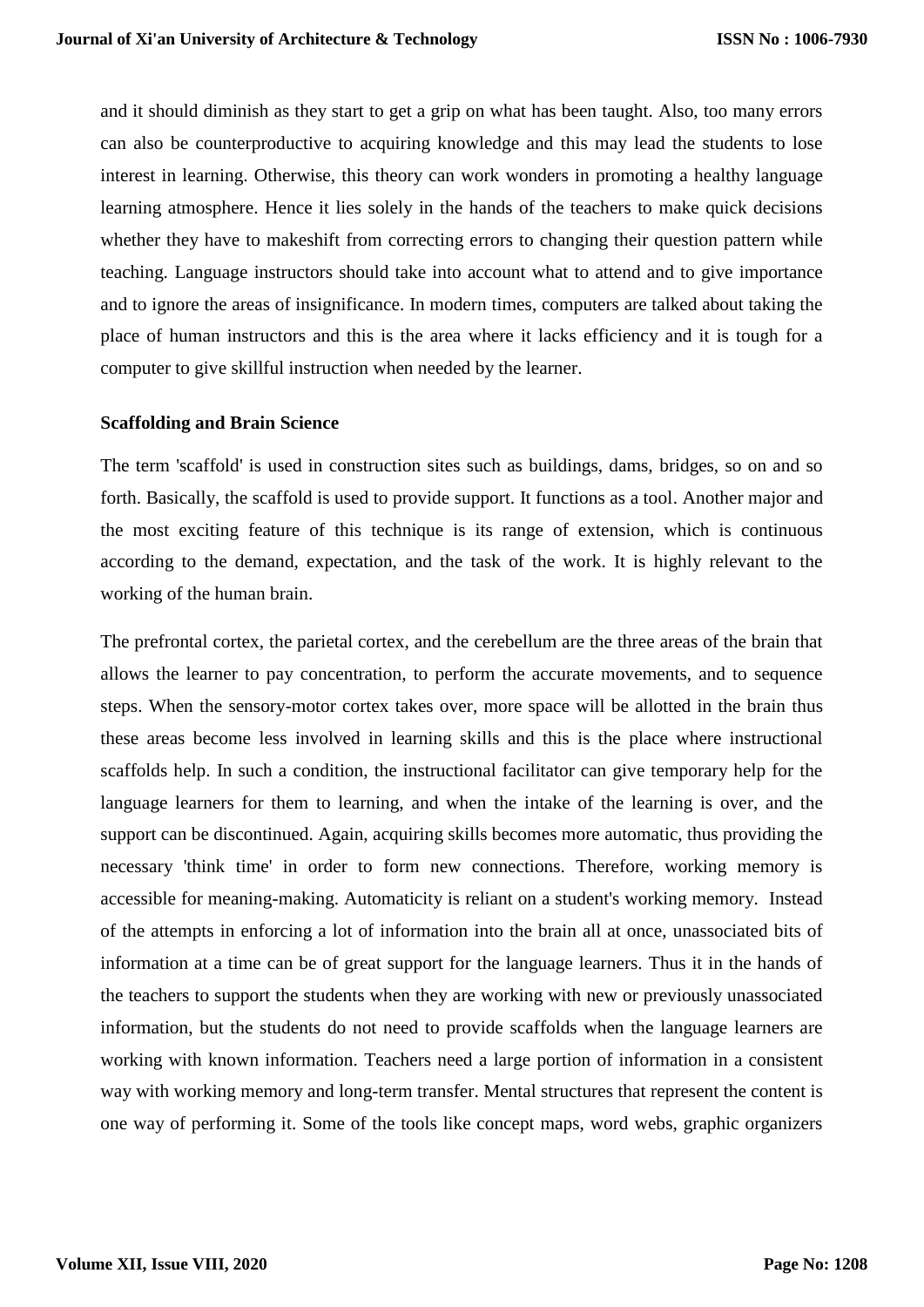give students with schemas that they are capable of applying structured information. These are temporary scaffolds and they provide students with organizational systems for content learning.

It is important to cultivate an understanding of memory systems that has profound implications for learning, and it includes producing systematic and intentional supports of the language learners' understanding rather than leaving them alone to discover information independently. Indeed, the learner has to engage themselves in collaborative learning since productive group works to prompt the students to interact with one another which helps them to generate ideas. This has to work towards the consolidation and application of content that has been dealt with. Moderation of study load has to be maintained in order to avoid counter-productivity in students.

Ensuring teacher's guidance suggests appropriate scaffolds which mean to engage students' attention and involvement in classroom learning. The same proportion of teacher's guidance is supposed to be provided to the students even when they are involved in a group activity with their peers. The major function of a language facilitator was to guide the language learners to new levels of understanding. Strategies guide the students to ensure to have a wealth of opportunities to practice what they have learned. Such usage of information leads the students to obtain long-term memory, which leads to working memory. This can be got without any constraints on the number of items that can be utilized later.

# **Conceptualising Instructional Scaffolding**

Two key perspectives of instructional scaffolding are outlined and their features are discussed as follows.

# **1. Task-enabling support**

This technique focuses on the intellectual task basis of instructional scaffolding. It has to be considered that scaffolding is definitely providing support to the language learner. It does not stop only by providing assistance. It gives the provision of task-enabling support. Thereby, it enables language learners to carry out an assignment which the students will be able to manage on their own. Such support will enhance the English language learner to elevate to a state of aptitude which will lead the students to accomplish the task on their own. This concept of scaffolding as task-enabling support activates learning at a micro-level Vygotsky's cultivating language learning in younger minds. Young trainees are assisted with the help of joint activity within the zone of proximal development (ZPD). This is realized with the help of experienced and educated mentors. This is activated in school erudite discussion. Understanding of teaching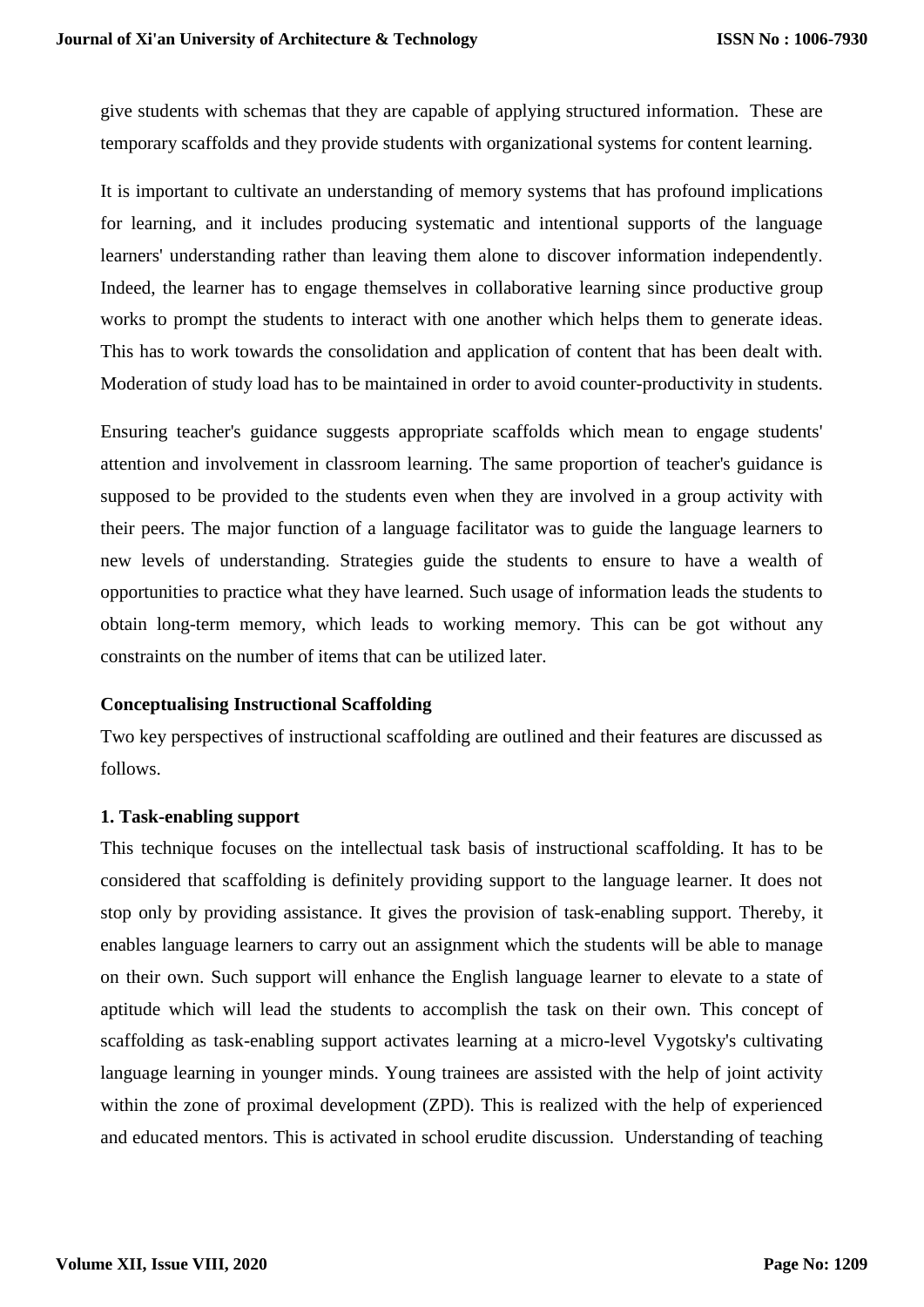in the ZPD is emphasized as an academic activity within the apprenticeship mould of edification.

Scaffolding does the function of a support master that is much needed for apprentices in order to tackle a task that they are supposed to accomplish. Scaffolding itself acts like an infrastructure that the student is supposed to follow as the child will not be in a position to perform independently. As the language learner acquires skills the necessity of the number of scaffolding decreases. Thus, the language facilitator is the sole director who follows a moving zone for proximal development. Scaffolding believes in handling each student in an independent manner since every student possesses a unique skill and independent learning technique. Hence the function of the task difficulty differs and also varies according to the function of a language learners' skills.

Scaffolding as task-enabling support in teaching-learning environments. A classroom learning experience covers all that students undergo. This involves a classroom engaging teaching and learning practices, class schedule, students' practice of their learning setting which creates diverse levels of challenge and support. Students experience classrooms as zones of many experiences of feelings and emotions like anxiety, frustration, support, boredom, engagement, and development. This zone of development is called an engagement zone which provides another way of understanding Vygotsky's zone of proximal development. This zone leads to a developmental path for the students from a micro-level within tasks to a macro level. This leads the students' learning to a different trajectory with teachers being a strong locus of directionsetters and responsibility.

#### **2. Language-mediated co-regulatory activity**

This technique focuses on the nature of scaffolding as a social semiotic activity in which language is the key mediating tool. Language has an honored place in the development of higher human perception and awareness. Language is a premise that is used by human beings to act on, manage, organize, and convert their substantial, societal, and semiotic worlds. Language has a privileged place in a classroom as a cultural toolkit. It is a pivotal point that joins students who aspire from different communities. Also, it acculturates the language learners into the ways of thinking and speaking of the discourse of the community to which they belong. In a classroom, the dialogue I used both by the teacher and the student as a binding force that conveys ideas, views, discourses of feelings, and as a vehicle of correcting mistakes that usually occur while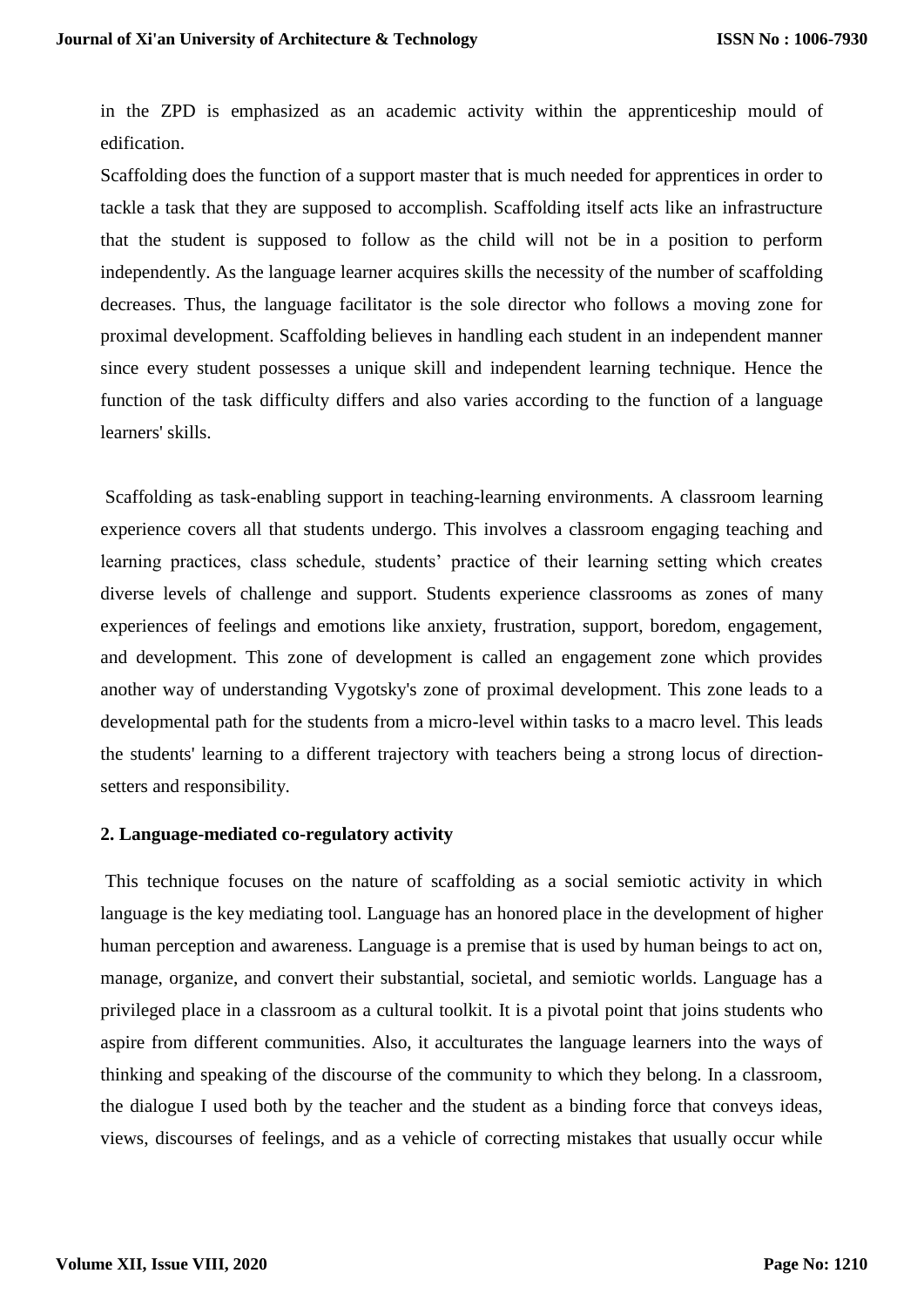learning. Dialogue is utilized as a mediating tool. This is used to tackle the students individually and in a collective fashion. All these measures are carried on to accomplish curricula goals.

Participation is the key factor that a student is expected to perform in a dialogue activity. This strengthens the communication skill of the student is functioning in novel ways of performing, conversing, and contemplating. Contextually, instructional scaffolding can be visualized as a typical instrument of mediating, task-based dialogue. This is constructed into tasks that provide students the knowledge, thus accomplishing strategies intended to suffice the requirements of the structured curricula.

# **Strategical Forms of Scaffolds:**

Scaffolds take up many forms. Challenge lies in the proper selection of the appropriate scaffolds which is well-suited for the language learners. This depends in large part on the nature of the content and the requirements of the language learners Some of the common scaffolds that can be used to support student understanding are listed as follows:

- $\triangleright$  Selecting an appropriate subject matter
- $\triangleright$  Breaking content into simpler parts
- $\triangleright$  Modeling with think-aloud
- $\triangleright$  Use of graphic organizers
- $\triangleright$  Developing mind maps
- $\triangleright$  Drawing visual models
- $\triangleright$  Making use of prior knowledge
- $\triangleright$  Consulting students' interests
- $\triangleright$  Usage of pre-teaching vocabulary
- $\triangleright$  Utilizing stories
- $\triangleright$  Asking follow-up questions
- $\triangleright$  Preparing opportunities for student conversation
- $\triangleright$  Offering sentence stems or language models

Implementing scaffolds require proper planning, and it is generally opted for providing support for the language learner to get a better understanding of the content that has been carefully chosen. Another aspect that makes it highly useful is its flexibility in enforcing it among the students. Taking the understanding level of the students, its usage can be altered and adjusted.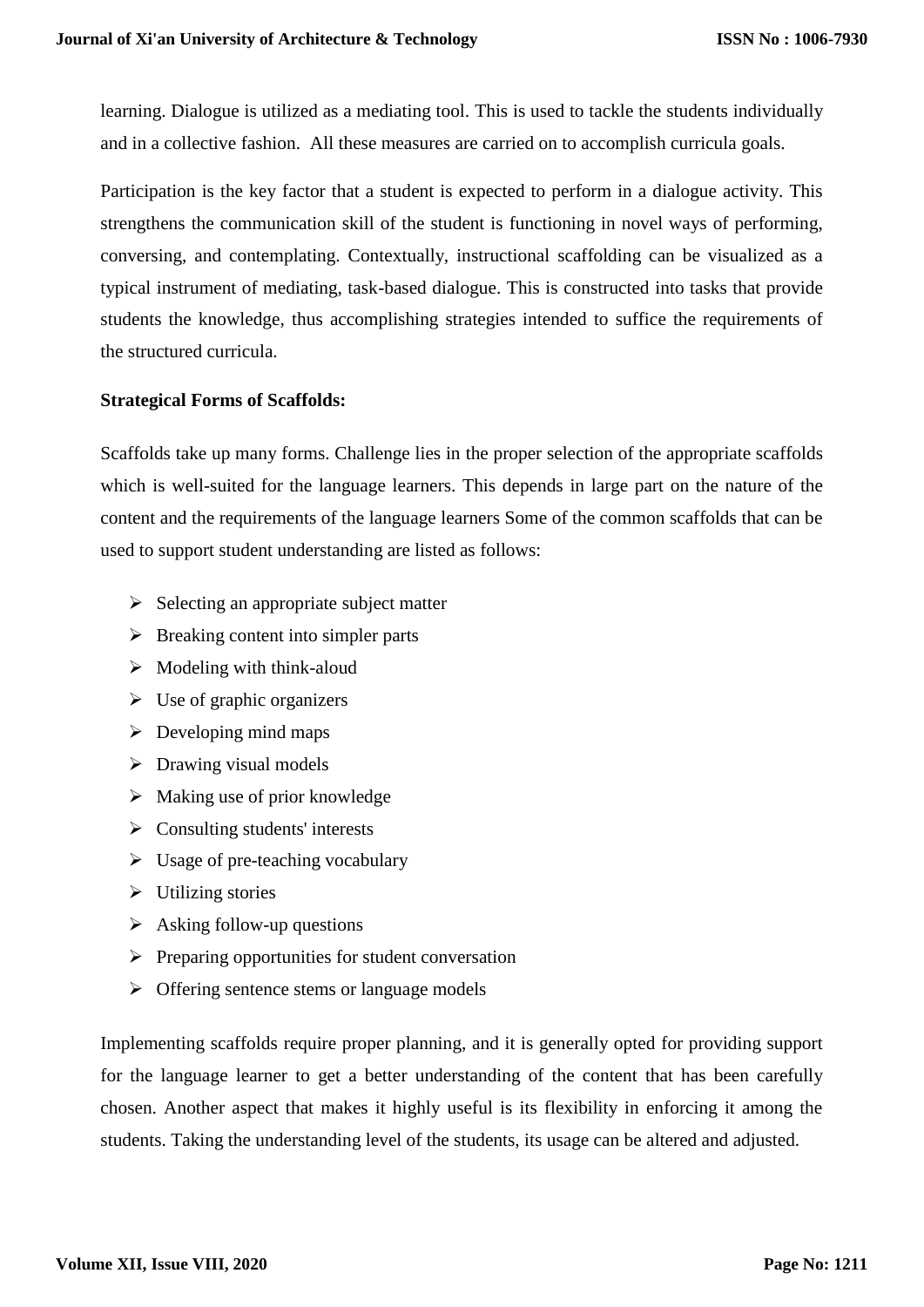## **Guidelines for Instructional Scaffolds**

Instructional scaffolds contribute to enhancing the language learners' understanding of learning English as a second language in a fruitful manner. Content-Based Instruction mainly focuses on giving guidance to the learners and so is the main idea of instructional scaffolding. Over the decades the field of education has been working on clarifying the function of instructional scaffolds. The following lines are jotted to explain some of the relevant guidelines that are applicable to English language learners.

## a) **Intentionality:**

The task given to the English language learners is expected to have a clear-cut purpose. The activity which is given to the students to solve can be accomplished by the student with the aid of the skillful tutors. The provision of the support factor helps them to plunge into active learning, thus considering separate activities that contribute to the whole.

## b) **Appropriateness:**

The instructional task posed for all students is expected to be solved. Support will be rendered to only those students who have got no knack to complete the given task. Therefore, help is available not to the students who are able to perform the task and not to the capable ones.

#### c) **Structure:**

Questioning activities is a common phenomenon that helping the tutors to assess the learning capacity and are structures around a model of appropriate approaches to the task. Modeling is another feature that supports the students to be lead to a natural sequence of thought and language.

## d) **Collaboration:**

Teachers give tasks to be completed by the students. Language learners take up their tasks according to their comprehensive level, thus responding to the teacher's guidelines and the task gets a recast, expand or remodel and rearranged depending upon the students' efforts. The work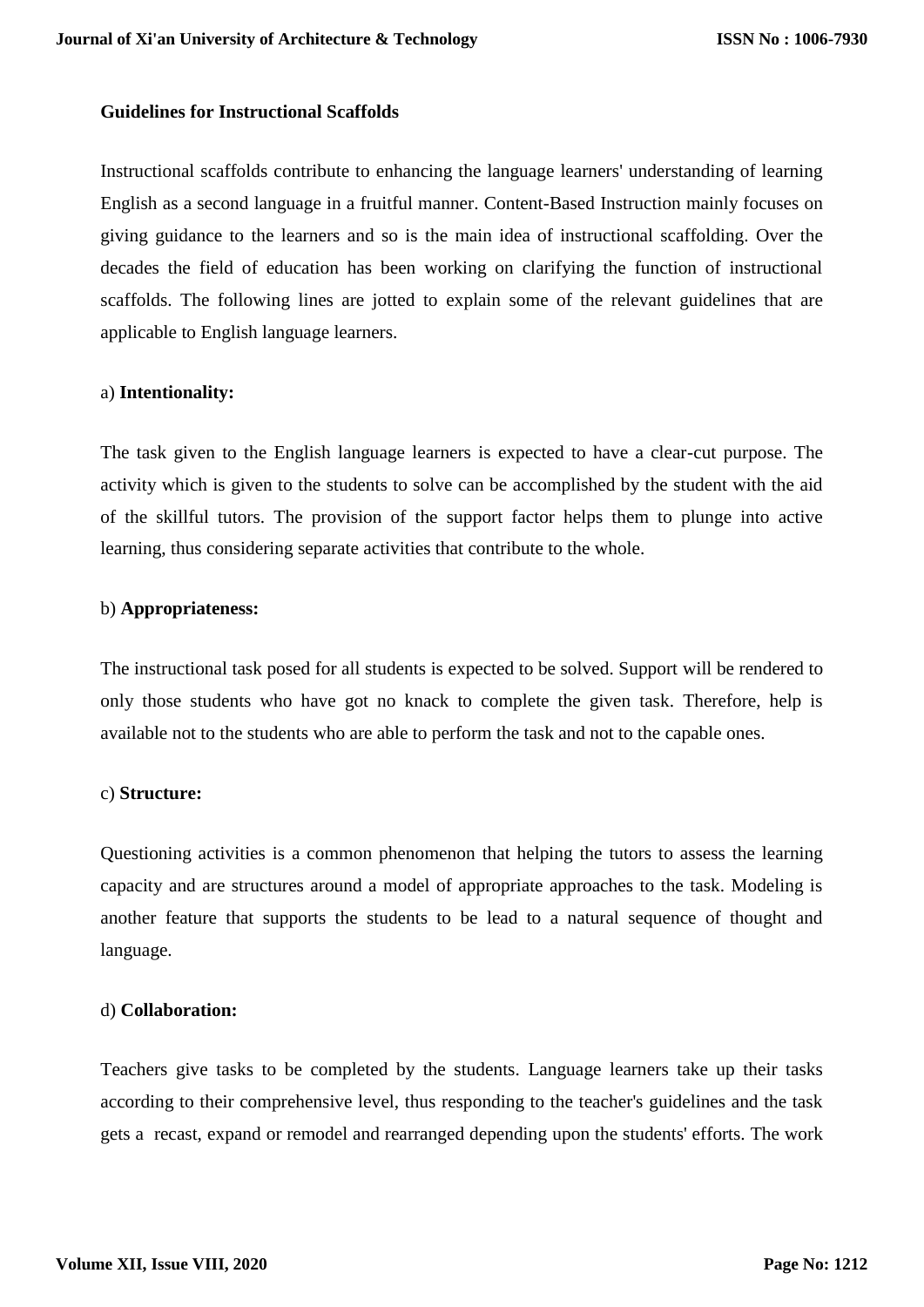they have accomplished is not to be rejected until what they have done on their won. The tutor's role is collaborative rather than evaluative.

#### e) **Internalization:**

The art of scaffolding lies in making the external scaffolding that has been rendered as an activity to get internalized by the students.

## f) **Pre-engage the student and the curriculum:**

Prepare the language learners related to the goals of learning and its outcomes. Explain how the concerned curriculum helps them to attain the goals of educational targets. A language classroom is a collaborative learning arena and it calls for cooperation of both the teacher s and the students to sit together and discuss and thus help in selecting appropriate tasks that are related to the study of the subject matter.

## g) **Establish a shared goal:**

When the language instructor shows more interest in the students' development in delivering the task, the students naturally are motivated and prompted to invest their valuable time and energy in accomplishing their tasks. Teacher's involvement motivates students to plan their instructional goals.

# h) **Actively diagnose students' needs and understanding:**

Students are highly sensitive towards the content knowledge of the teacher. Also, the language instructors should cultivate the sensitive and sensible knowledge regarding the students. This helps the teachers to determine and gauge the level of progress that the students are making, which in turn will help the teachers to further involvement in corrective measures.

## i) **Provide tailored assistance:**

Prompting, modeling, questioning, telling, cueing, or discussing- these are some of the techniques that trigger the students to open their mouths and prompt them to engage in language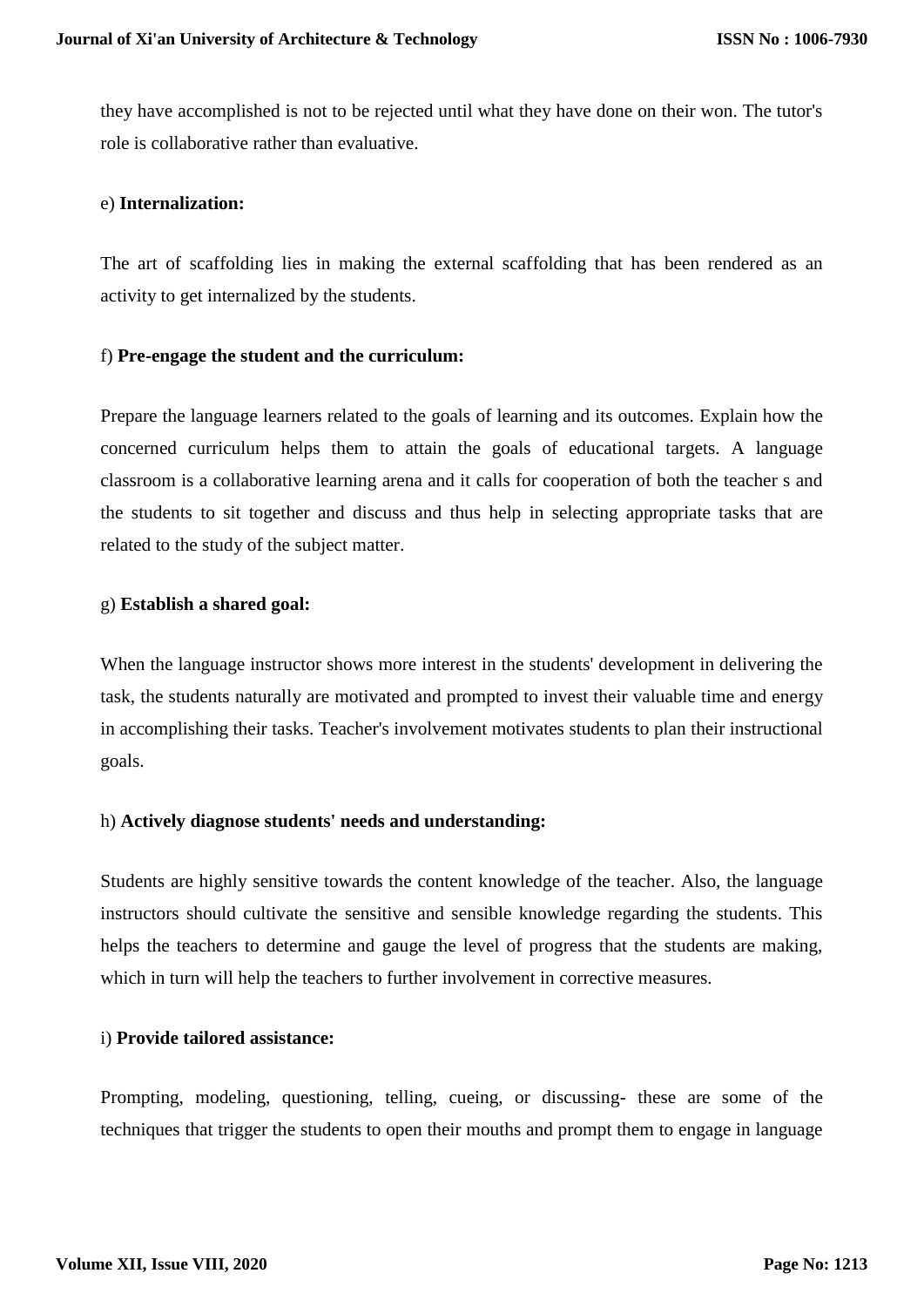discourse. These warranted techniques provide necessary clues to the teachers to indulge them in making necessary adjustments in their teaching in order to meet the students' needs.

#### j) **Maintain the pursuit of the goal:**

Asking questions followed by explanation and clarification that is needed for the subject matter to be an easy portion to learn for the students will support the language learners to get motivated in what they are intended to learn. Praise and words of encouragement help the students remain focussed on their goals.

#### k) **Give feedback:**

Feedback summarizes the current progress of learning that is taking place in the classroom. This aids the students to monitor their own development, their behavioral changes, and the areas that need change for their educational betterment.

## l) **Control for frustration and risk:**

Creating an environment in which the students feel free to learn without any fear or inhibition is the prime expectation when a classroom has been set for discharging language learning. Such an environment not only will encourage the students to learn with interest but will definitely boost their creativity.

#### m) **Assist internalization, independence, and generalization to other contexts:**

Self-responsible and self-dependent learning is the crux of implementing instructional scaffolding in Content-Based instruction in teaching English as second language learning. The support that the teacher provides at the initial stage in delivering language teaching of a particular portion of the curriculum gradually decreases when it reaches the end of the learning session.

The important aspect regarding these guidelines lies in functioning them with utmost care. Planning on part of the teachers is essential in while giving task for the language learners in order to make these guidelines useful.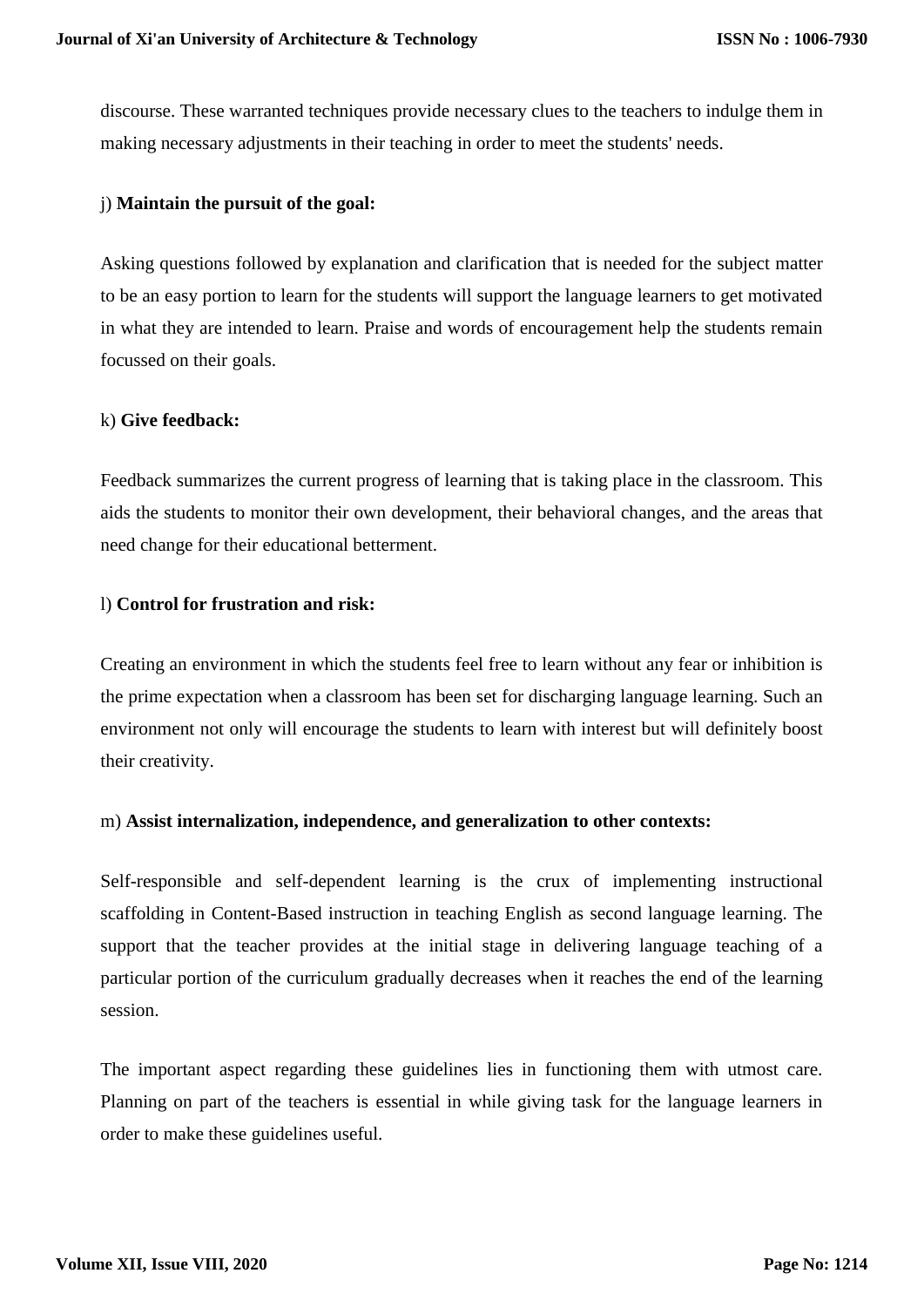## **Key Features of Instructional Scaffolds:**

Instructional scaffolds are the different techniques that are used in whole-class instruction, small-group teaching, or individualized tutoring. Identification of features is essential to cultivate better learning trends in language learners. Some of the key features of instructional scaffolds are as follows.

## **1. Inter-subjectivity:**

Joint compatibility between the teacher and the student is necessary in order to build a joint owner-shi of the task. This helps the students and the teacher together in greater involvement. The task gets defined and redefined that paves the way for a better understanding of the content learned. Profound comprehensibility is reached prompting a thorough understanding of the subject matter. Students begin to understand from the perspective of the erudite version.

# **2. Ongoing diagnosis:**

Before the students are educated and presented with any strategies and the process of learning, the tutors are supposed to be aware of what the learner comprehends, the level and the alternate measures of implementing instructional scaffolding has to be clearly planned. In this regard, two theoretical models are taken into consideration. One is a theory of the task or problem and the manner it has to be accomplished. The other is a theory of performance, which does a complete scanning of the development of learning in students. Both of these theories are essential to generate students to possess task mastering. The actual pattern of effective language learning is possible only when the learner is both task and tutee dependent.

# **3. Dialogic and interactive:**

Instructional scaffolding, when implemented in Content-Based instruction, shares a singular feature and that is an interactive classroom. Engaging a highly conversant classroom is the predominant criteria in enforcing dialogic and interactive features in an English language learning session. An English classroom is not a place of monologue. It is a perfect place for engaging students in a dialogue. A dialogue is a pattern where a teacher and a student can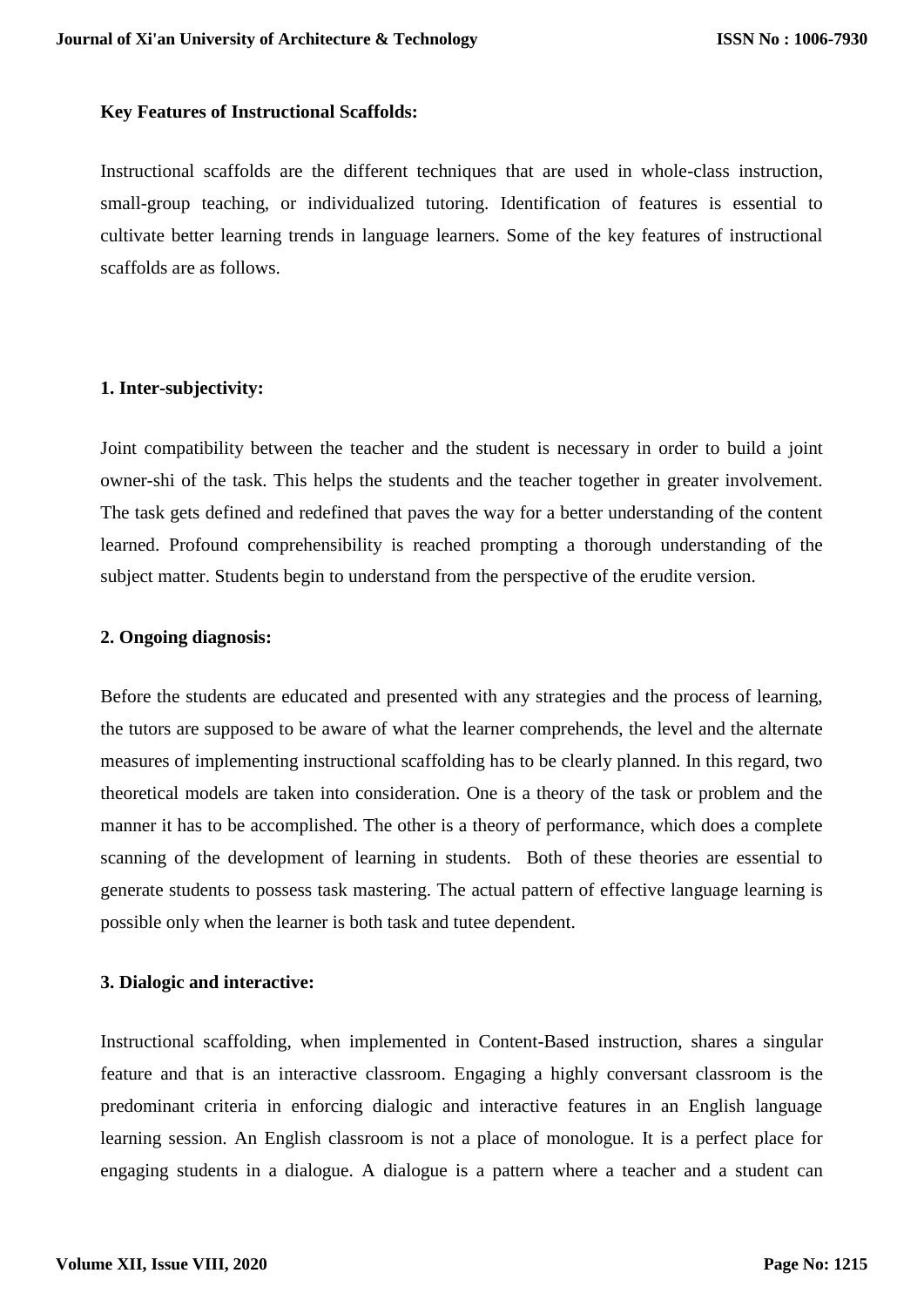indulge in conversation, or the same can be conducted between two students. This is done in a group or team-wise learning activity. The activity that is conducted in the classroom has to be thoroughly monitored by the language facilitator. This is done to assess the understanding level that has been inculcated by the student. This calls for a fairly sophisticated feedback system where the teacher continuously checks for the understanding level and this is collected through continuous assessment of the delivered information in the classroom.

# **4. Fading:**

This is a purposive requisite when instructional scaffolding is implemented in Content-Based Instruction. According to Vygotskian terms, this takes place when the language learner has reached internalization. First, imbibing of knowledge occurs when the language learner interacts with his peers, which is called as inner psychological followed by the language learning that takes place within one's own self, which is called as intrapsychological. Therefore, without fading students are tend to become 'prompt-dependent'. In order to cultivate independent learning tendencies in language, students should be weaned off as they start to get a grip on the subject matter taught. This theory helps students reach automaticity.

The most important aspect of implementing instructional scaffolding in learners is that through guided instruction, they are able to create situations and help students build student's knowledge which is essential for them to apply in their real world.

# **Challenges faced by Instructional Scaffolding**

Challenges help in the assessment of the strategies and techniques that are involved in careful planning in doing away the inhibiting features and fastens in the preparation of a proper scaffolding technique. Some of the challenges that are related to scaffolding technique are as follows:

- Instructional scaffolding is a technique that demands a high level of time consuming nature.
- Skillful training faculty are hard to find.
- Students' potential has often been misjudged. Often the students' capabilities are calculated to a high level than their normal capability which is abnormal than their realistic condition.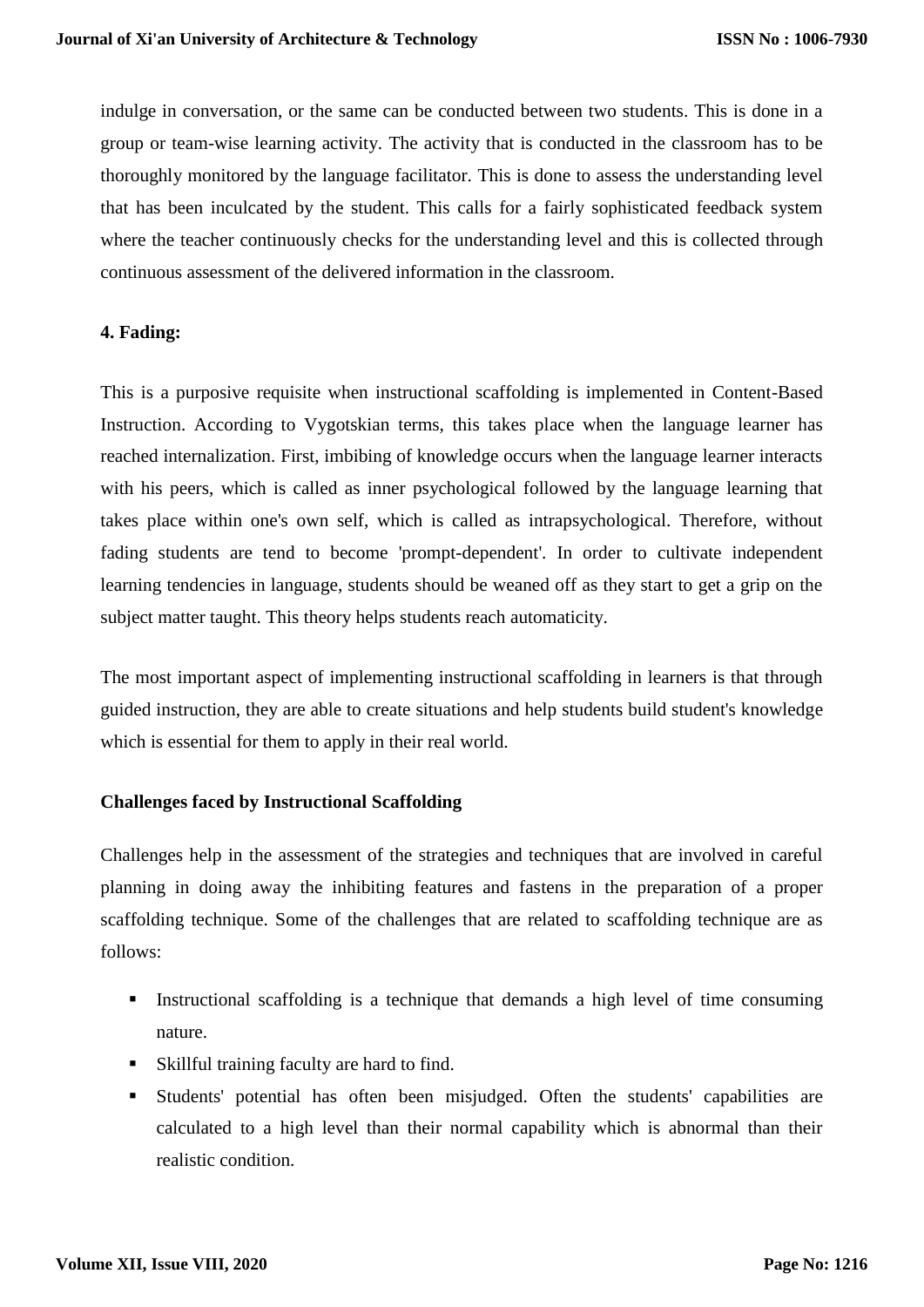- The desired behaviors, strategies, or activities are inadequately set as a model, which is hard for the students to acquire.
- **Properly trained faculty will reap benefits and in other ways, such a condition is a failure.**
- Insufficient textbooks and other subject matters will also slow down the teaching process thus work in a negative manner.

Therefore it is essential to take into account the learning strategies and the challenges that are required for delivering an effective language learning English class.

# **Benefits of Instructional scaffolding and Content-Based Instruction**

When considering the beneficial aspects of scaffolding, it is essential to take into account regarding the content that is taken for the implementation of the technique. Moreover, it is highly important to assess the level of the English language learners and the manner of evaluation and the needed framework of study prior to the implementation of the technique. Some of the benefits of the instructional scaffolding techniques are as follows:

- $\triangle$  Early identification of the learning gifted quality of the student can be done.
- $\triangle$  Instruction is enhanced based on a one-on-one basis.
- $\hat{\cdot}$  The language learner acquiring the desired skill, knowledge, or ability is assured at a greater level.
- The learning and teaching that take place stand apart from other kinds and show much difference.
- The learning delivered is structured, based on definite content, efficiency in completing the activity is increased and all possible shortcomings and limitations are either avoided or eliminated and therefore the efficiency is heightened.
- Students' interaction is highly managed and maintained. This naturally develops the communication skill of language learners.
- $\triangle$  A high level of momentum thus involving the students to indulge in self-study excites the students to spend more time learning, searching, and discovering resulting in active language learning.
- $\cdot$  Involvement on the part of the language learner is quite prominent.
- The motivation level to learn is obvious since the students are directly involved in a learning activity.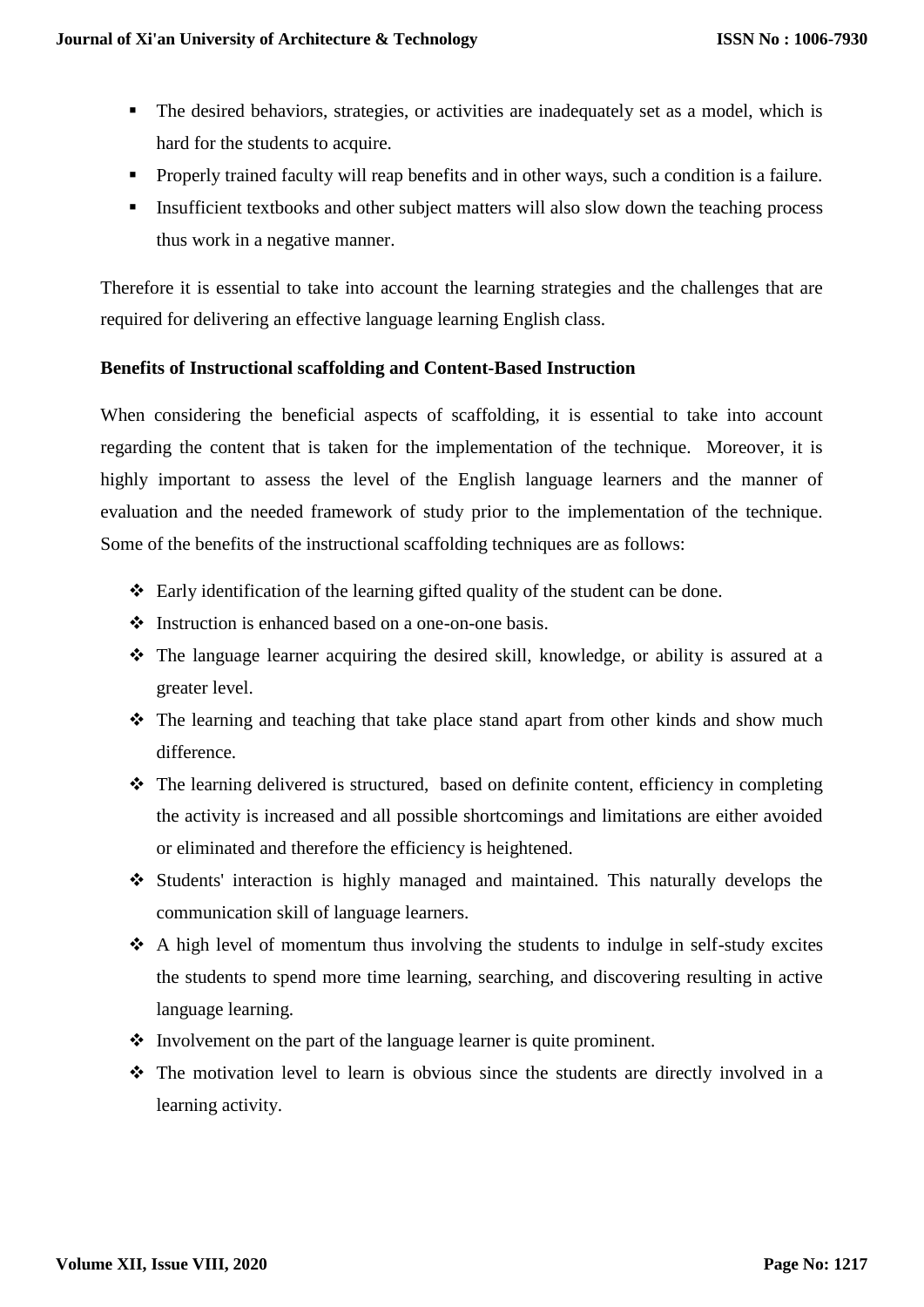Students are either kept in groups or maintained to concentrate on their portion of the study and so this minimizes the level of frustration for the learners in getting isolated, left, or unnoticed.

## **Scaffolding in Content-Based Instruction**

Content-Based Instruction provides a supportive language learning scenario in a classroom with the enhancement of scaffolding as a teaching technique. Challenge remains in assessing the right point where the area of understanding and the area of incomprehensibility starts. Content-Based Instruction is highly observant in its teaching approach and so the fine zone of proximal development is available to be marked on the language learners. Content-Based Instruction believes in a pragmatic manner of teaching. The situational aspect of this approach well-suits the discharge of the functional usability of instructional scaffolding. The language facilitator holds the classroom activities intact, thus considering the students' understanding capacity, needs, interests, and their level and ability to learn the new ideas that are supposed to be shared in the classroom. Contextual tips, examples, suggestions can be discussed in the learning stage, where the teacher calls for a platform for discussion, debating, or stand-up speech, which unconsciously draws the attention and involves the students into a learning spree. Self-learning and responsible learning are some of the key features of Content-Based Instruction. Providing continuous support calls for a point where there is a need for fading. The instructional scaffolding technique assures the possibility of promoting language learners to learn on their own after prolonged support is rendered. The moment the instructor realizes that the scaffolding is no longer required, the support is retracted from its usage. Instructional scaffolding is a through-and-through student-centered teaching technique and combining it with the proper choice of subject and teacher's efficiency, which is propounded by Content-Based Instruction, the amount of support ensured on the student becomes a successful teaching-learning experience.

#### **Conclusion**

Reflecting on the several features and qualities of instructional scaffolding one distinct feature proves it to be remarkable and that is its provision of support. Just as though the teachers are providing support in helping babies learn to walk, language facilitators learn to identify the moments when providing help would be appropriate and when it's time to remove the support rendered. With practice and reflection, teachers get a clear picture in which place they have to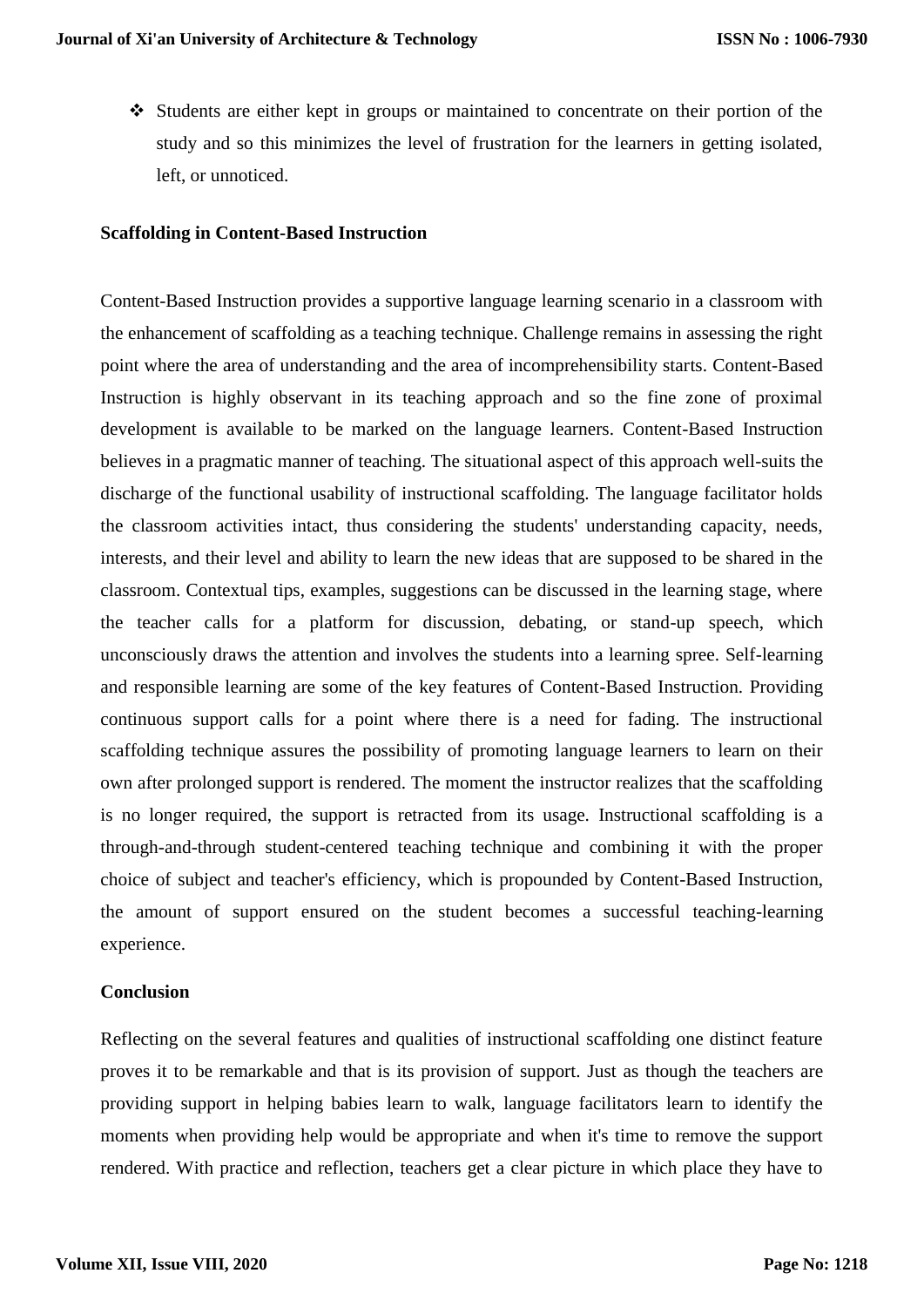design the specific supports that would best meet the requirements of the language learners. Systematic planning and careful selection of content materials for study help in identifying the complexities and advance dynamics of effective teaching. Instructional scaffolding aids students meet up with new challenges, they may need new types of scaffolds that are susceptible to change according to the demands of the students' learning capacity. Over time, with the addition and consequent elimination of the exact supports at the right moments, most kids achieve selfconfidence, constancy, vigor, and sovereignty and are trained to walk with effortlessness, elegance, and automaticity.

# **References**

- **1.** Dr. R. Abilasha, Dr. M. Ilankumaran, "The Role of Media in Enhancing Communicative Competence of the Learners at Tertiary Level – An Analytical Study" International Journal of Engineering and Technology (IJET) (Scopus Indexed), vol.7 no 4.36, Nov. 2018, pp. 655-659, ISSN: 2227-524X
- **2.** Dr. R. Abilasha, Dr. M. Ilankumaran, "Business English: The Quintessence of the Corporate World" International Journal of Engineering and Technology (IJET) (Scopus Indexed), vol.7 no 4.36, Nov. 2018, pp. 608-612, ISSN: 2227-524X
- **3.** P. Deepa, Dr. M. Ilankumaran, "Teaching Poetry Enhances Speaking Skills An Analysis based on Select Poems" International Journal of Engineering and Technology (IJET) (Scopus Indexed), vol.7 no 4.36, Nov. 2018, pp. 619-623, ISSN: 2227-524X
- **4.** S. Sreena, Dr. M. Ilankumaran, "Developing Productive Skills through Receptive Skills – A Cognitive Approach" International Journal of Engineering and Technology (IJET) (Scopus Indexed), vol.7 no 4.36, Nov. 2018, pp. 669-673, ISSN: 2227-524X
- **5.** S. Sreena, Dr. M. Ilankumaran, "Developmental Speaking as A Strategy to Enhance Communicative Skills – A Cognitive Based Approach" International Journal of Engineering and Technology (IJET) (Scopus Indexed), vol.7 no 4.36, Nov. 2018, pp. 613-618, ISSN: 2227-524X
- **6.** A. Delbio, Dr. R. Abilasha, Dr. M. Ilankumaran, "Second Language Acquisition and Mother Tongue Influence of English Language Learners – A Psycho Analytic Approach" International Journal of Engineering and Technology (IJET) (Scopus Indexed), vol.7 no 4.36, Nov. 2018, pp. 497-500, ISSN: 2227-524X
- **7.** K. Jeya Gowri, Dr. R. Abilasha, Dr. M. Ilankumaran, "Enriching Cognizance at the Tertiary Level Students During Transition" International Journal of Engineering and Technology (IJET) (Scopus Indexed), vol.7 no 4.36, Nov. 2018, pp. 665-668, ISSN: 2227-524X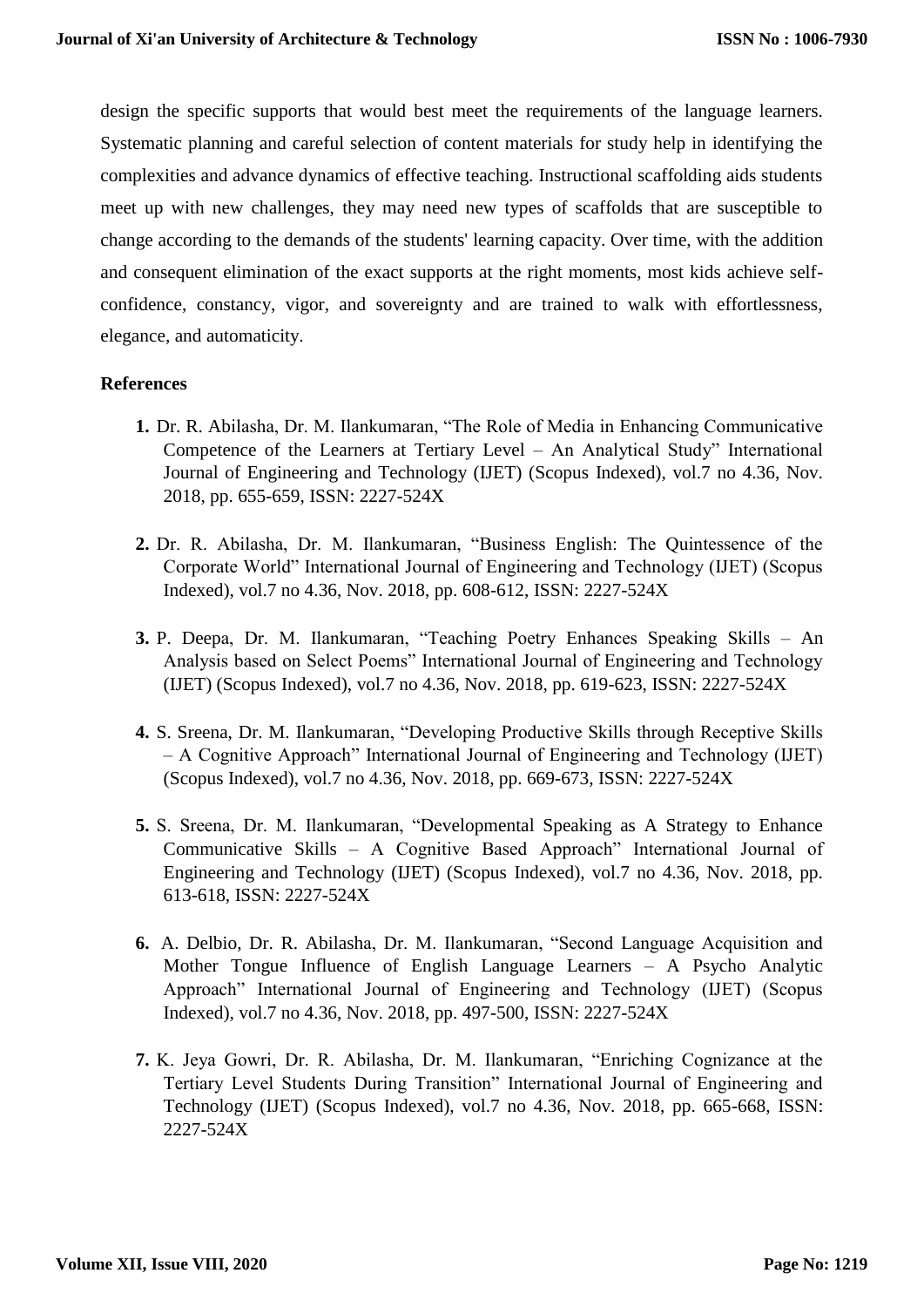- **8.** A. Delbio, Dr. M. Ilankumaran, "Second Language Acquisition Through Neurolinguistic Programing: A Psychoanalytic Approach" International Journal of Engineering and Technology (IJET) (Scopus Indexed), vol.7 no 4.36, Nov. 2018, pp. 624-629, ISSN: 2227-524X
- **9.** K. Jeya Gowri, Dr. M. Ilankumaran, "The Role of Students in Transition from School to College: Different Challenges in ELT" International Journal of Engineering and Technology (IJET) (Scopus Indexed), vol.7 no 4.36, Nov. 2018, pp. 630-635, ISSN: 2227-524X
- **10.** A. Delbio, Dr. M. Ilankumaran, Dr. R. Abilasha, "Empowering the Learners with Second Language Skills through Psychological Aspects" International Journal of Recent Technology and Engineering(IJRTE) (Scopus Indexed) with IF 5.92, vol.8 no 1C2, May 2019, pp. 1025-1031, ISSN: 2277-3878
- **11.** A. Delbio, Dr. M. Ilankumaran, "Paradigms of Second Language Acquisition: A Neurolinguistic Perspective" International Journal of Recent Technology and Engineering(IJRTE) (Scopus Indexed) with IF 5.92, vol.8 no 1C2, May 2019, pp. 1019- 1024, ISSN: 2277-3878
- **12.** K. Jeya Gowri, Dr. M. Ilankumaran, Dr. R. Abilasha, "Teaching Activities Enhance Speaking Skills: A Study based on Transitional Students in Tamil Nadu" International Journal of Recent Technology and Engineering(IJRTE) (Scopus Indexed) with IF 5.92, vol.8 no 1C2, May 2019, pp. 1032-1038, ISSN: 2277-3878
- **13.** S. Sreena, Dr. M. Ilankumaran, "Learning Strategies for Cognitive Development to Enhance the Speaking Skills in Second Language" International Journal of Recent Technology and Engineering(IJRTE) (Scopus Indexed) with IF 5.92, vol.8 no 1C2, May 2019, pp. 1045-1050, ISSN: 2277-3878
- **14.** S. Sreena, Dr. M. Ilankumaran, "The Basic Priniciples of Speaking Techniques: A Study based on the Types of Performance in a Classroom" International Journal of Recent Technology and Engineering(IJRTE) (Scopus Indexed) with IF 5.92, vol.8 no 1C2, May 2019, pp. 1059-1065, ISSN: 2277-3878
- **15.** V. J. Vinita, Dr. M. Ilankumaran, "Language Teaching through Pedagogic Model of CBI: An Overview with Reference to Secondary Level Students" International Journal of Recent Technology and Engineering(IJRTE) (Scopus Indexed) with IF 5.92, vol.8 no 1C2, May 2019, pp. 1008-1013, ISSN: 2277-3878
- **16.** S. Sajna Beevi, R. Abilasha, Dr. M. Ilankumaran, "Neurolinguistic Factors in English Language Learning: A Cognitive based Study " International Journal of Recent Technology and Engineering(IJRTE) (Scopus Indexed) with IF 5.92, vol.8 no 1C2, May 2019, pp. 1051-1058, ISSN: 2277-3878